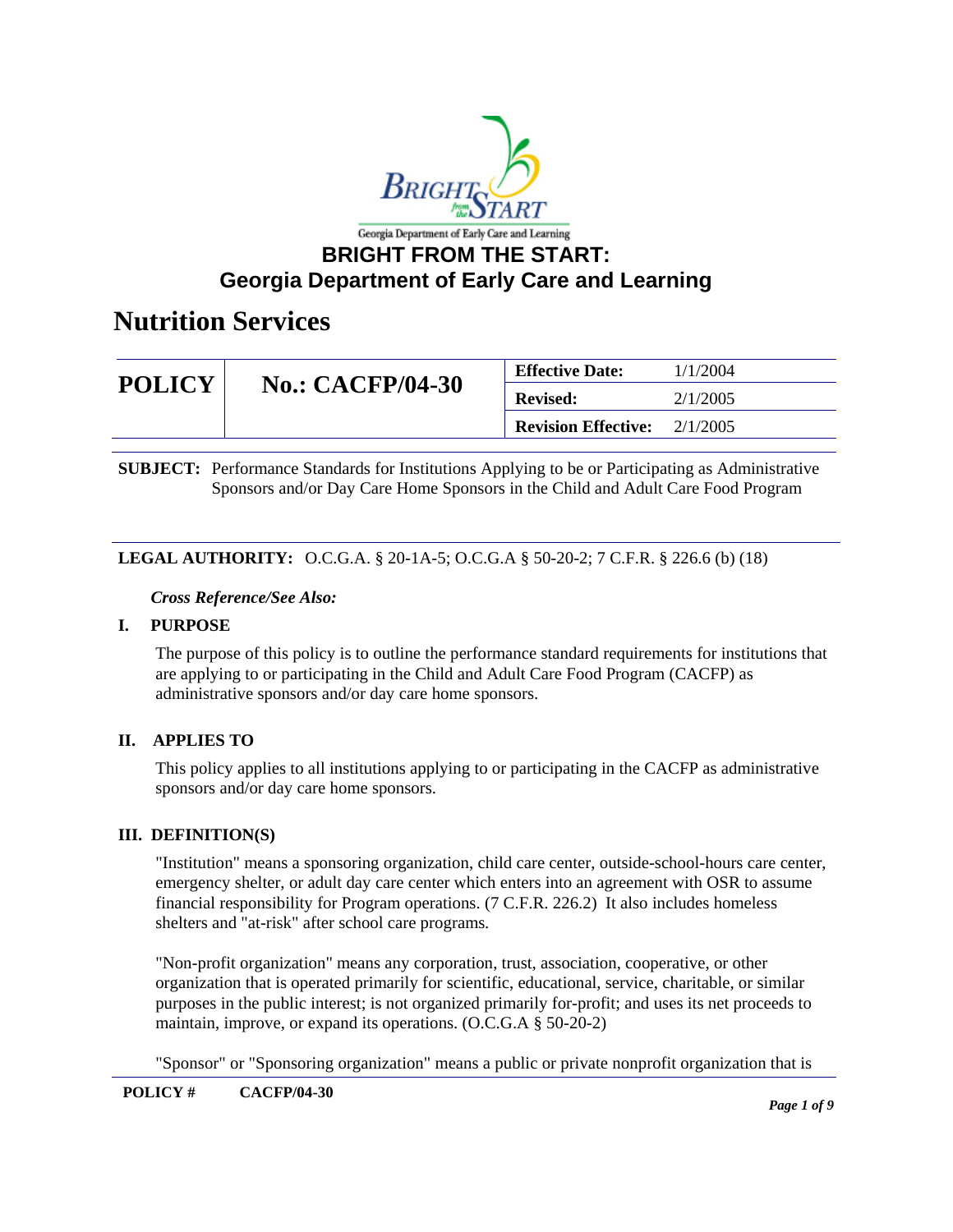| <b>POLICY</b> | <b>No.: CACFP/04-30</b> | <b>Effective Date:</b>     | 1/1/2004 |
|---------------|-------------------------|----------------------------|----------|
|               |                         | <b>Revised:</b>            | 2/1/2005 |
|               |                         | <b>Revision Effective:</b> | 2/1/2005 |

responsible for administering the food program for one or more day care home(s) or more than one day care center.(7 C.F.R. § 226.2)

### **IV. POLICY**

The United States Department of Agriculture (USDA) issued an interim rule on June 27, 2002. Through this rule, several legislative reforms were implemented in an effort to increase Program integrity. Federal regulations require Bright from the Start: Georgia Department of Early Care and Learning (DECAL) to assess the viability, capability, and accountability of all institutions applying to and/or participating in the CACFP as independent centers, administrative sponsors, and/or day care home sponsors to determine their ability to administer the Program properly, efficiently, and effectively. The sponsoring organization's role is to monitor sponsored centers and providers for compliance with Program rules, to maintain Program records and to compile and submit the monthly claim for reimbursement on behalf of the sponsored centers and providers, and to provide nutrition training and education. Sponsoring organizations are also responsible for ensuring that all meals served and claims submitted are compliant with all USDA regulations and State guidelines. For this reason, USDA has placed an even greater emphasis on institutions participating in the CACFP having internal controls and management systems in place to ensure accountability. In order to improve management in the CACFP, it is critical that an institution be required to demonstrate in its Program application that it is capable of administering the Program in accordance with Federal regulations. Federal regulations require an institution applying to or participating in the CACFP to submit documentation to DECAL sufficient to demonstrate that it is financially viable and administratively capable of operating the Program in accordance with federal regulations, and has internal controls in place to ensure Program accountability. In accordance with federal regulations, DECAL will only approve the applications of those institutions that in addition to meeting the minimum requirements listed below, can show documentation that they meet these performance standards and must deny the applications of those institutions that do not meet these standards.

#### MINIMUM REQUIREMENTS

Institutions applying to become CACFP administrative sponsors and/or day care home sponsors must ensure that their organization meets the following basic requirements prior to applying for participation. At a minimum, the institution must demonstrate the following:

1. That the institution and/or any of its principals are not in seriously deficient status in the CACFP and are not on the National Disqualified List;

2. That the institution and/or any of its principals have not been convicted for any activity that occurred during the past seven years that indicates a lack of business integrity (See 7 C.F.R. 226.6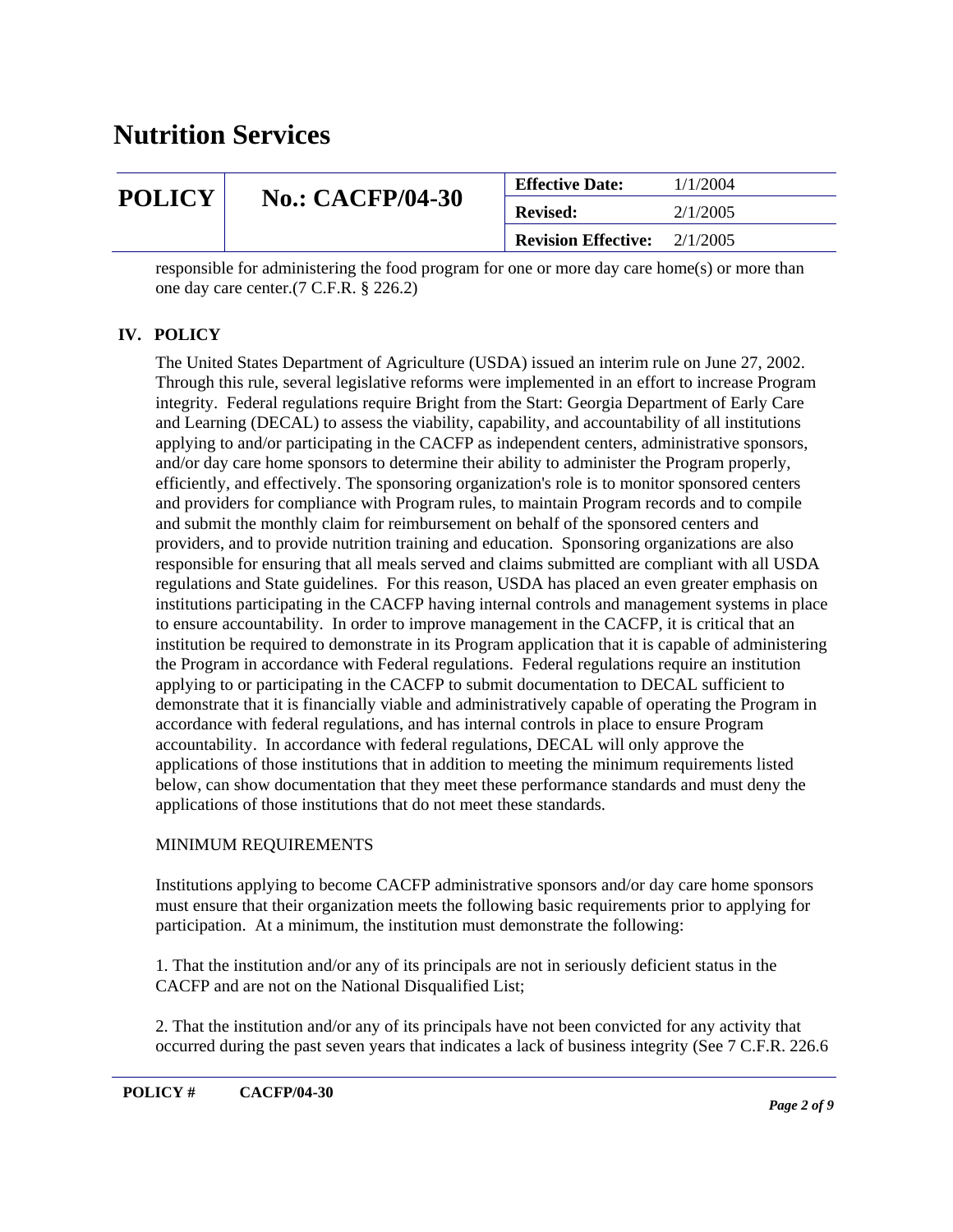| <b>POLICY</b> | <b>No.: CACFP/04-30</b> | <b>Effective Date:</b>     | 1/1/2004 |
|---------------|-------------------------|----------------------------|----------|
|               |                         | <b>Revised:</b>            | 2/1/2005 |
|               |                         | <b>Revision Effective:</b> | 2/1/2005 |

 $\S$  (c)(3));

3. That the institution operates for public rather than private benefit by having non-profit status under the appropriate federal and state regulations and submitting verification such as a  $501(c)$  3 letter and supporting tax records;

4. That the institution operates under the guidance of a Board of Directors that provides oversight of the institution's policies, operations, programs, and budget to ensure accountability. Copies of all board meeting minutes, the institution's budget for the last fiscal year and any other related funding sources must be submitted to DECAL to clearly demonstrate the institution's corporate and fiscal integrity;

5. The institutions and/or any of its principals have not been disqualified from participating in any other publicly funded program for violating that program's requirements.

In addition to meeting all of the Minimum Requirements listed above, all institutions applying to be and/or participating as CACFP sponsors must meet the performance standard requirements to demonstrate that they are and can continue to be financially viable, administratively capable, and accountable for all CACFP operations.

#### PERFORMANCE STANDARD 1

### FINANCIAL VIABILITY AND FINANCIAL MANAGEMENT

The institution must have established administrative and financial management controls. The institution must maintain a financial management and record keeping system that ensures fiscal integrity and accountability for all funds and property received, held, and disbursed and ensures that property is protected and used solely for authorized purposes. The institution must demonstrate that it has sufficient, well-trained staff to operate a financial management system and that it has adequate oversight by a board of directors that is accountable in its direction. The institution must adhere to federal and applicable state financial management standards. The institution must be able to demonstrate that they properly expend and account for funds in accordance with all federal, state, and local regulatory requirements and that they consistently utilize sound financial management principles. The institution must have implemented written operation policies and procedures for financial management that accurately reflect regulations, and federal, state, and local policies.

#### Description of Need/Recruitment

An institution applying to become a CACFP sponsor must clearly demonstrate that its participation will help ensure the delivery of Program benefits to otherwise unserved facilities or participants. All institutions applying to become CACFP sponsors must demonstrate that they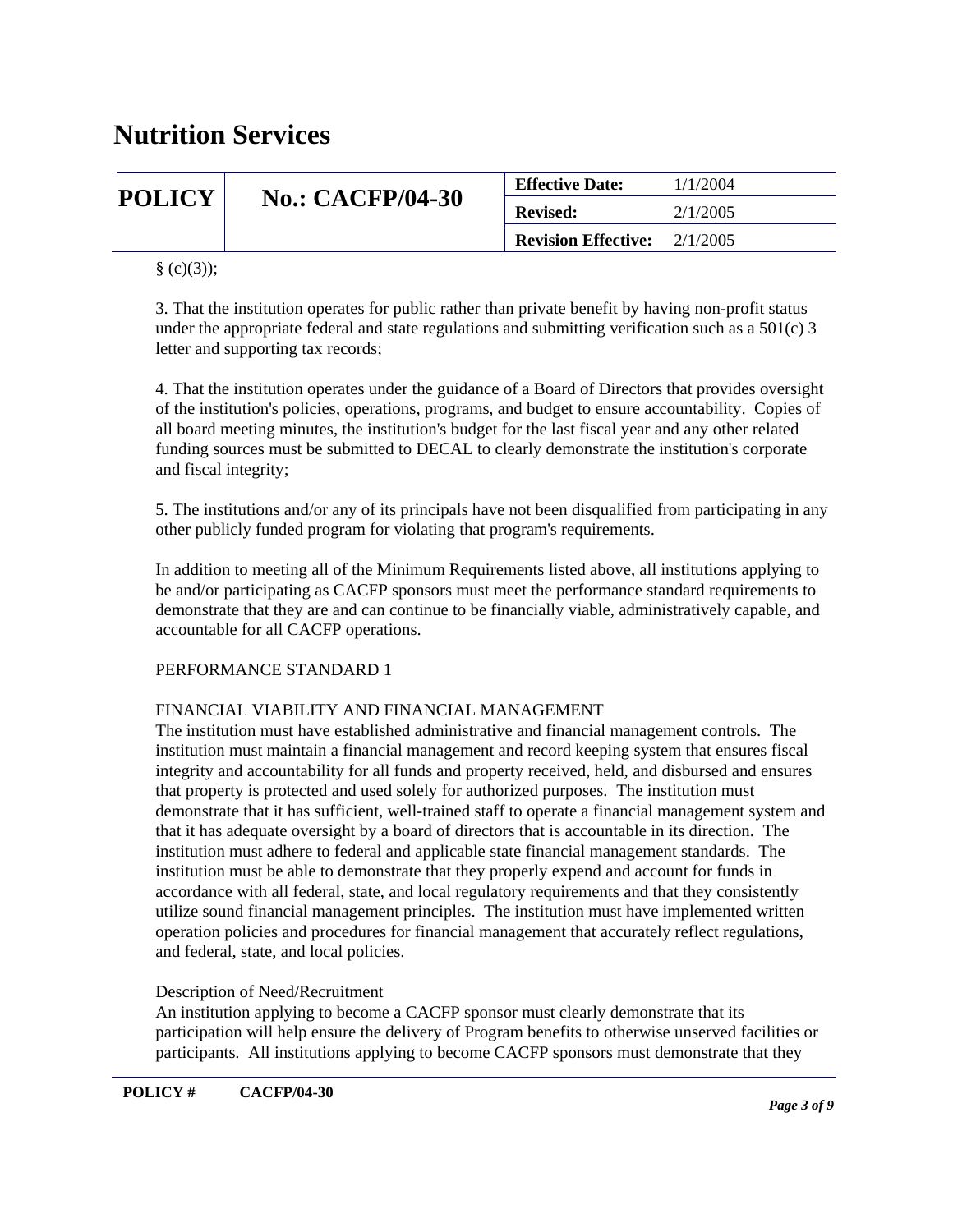| <b>POLICY</b> | <b>No.: CACFP/04-30</b> | <b>Effective Date:</b>     | 1/1/2004 |
|---------------|-------------------------|----------------------------|----------|
|               |                         | <b>Revised:</b>            | 2/1/2005 |
|               |                         | <b>Revision Effective:</b> | 2/1/2005 |

will use appropriate recruiting practices for recruiting facilities. The description of need and recruitment plan must include:

1. Copy of the institution's recruitment policies and procedures.

2. Description of proposed geographic area of service.

3. Listing of potential homes and/or centers that are not currently participating in the CACFP. This listing must include the legal name all potential providers and centers and the legal name of the program contact in the potential centers.

4. Licensing information for all potential homes and/or centers.

Fiscal Resources and Financial History

All institutions applying to become CACFP sponsors must have a financial system and management controls already implemented and in place to ensure fiscal accountability. These institutions must demonstrate that they have adequate financial resources to operate the CACFP on a daily basis, have adequate resources to withstand temporary interruptions in Program payments and/or fiscal claims against the institution and can document their financial viability through audits, financial statements, etc. All institutions applying to become CACFP sponsors must demonstrate that they have adequate payment procedures and financial controls for processing facility payments so that claims will be processed accurately and in a timely manner. In order to demonstrate financial viability, the institution must provide DECAL with:

1. A description of all organizational activities that are not related to the CACFP.

2. The total revenue and resources broken out by source, frequency, type (earned income, grants, donations), function or purpose, and amount. Information should also indicate how long this revenue and/or resource has been available to the institution, whether the level, function or nature of the funding is expected to change in the coming fiscal year and if so, what impact will it have. There are costs associated with the operation and establishment of a business and/or nonprofit agency which, while required by state corporation laws, are not allowable costs under the CACFP. Please note that if the institution is solely administering the CACFP, you must provide verification that the institution has other sources of funding to pay for the preparation of IRS paperwork for corporations, state corporate reporting requirements and the cost of conducting state mandated board meetings. (If an institution has no available revenue and/or resources besides the CACFP, it cannot cover these costs and will not be viewed as financially viable and therefore will not be allowed to participate in the CACFP as a sponsor.)

3. A listing of all other resources available to the institution (fixed assets such as office space, desks, office equipment, etc., human resources, professional services, consultants, a board of directors, etc.)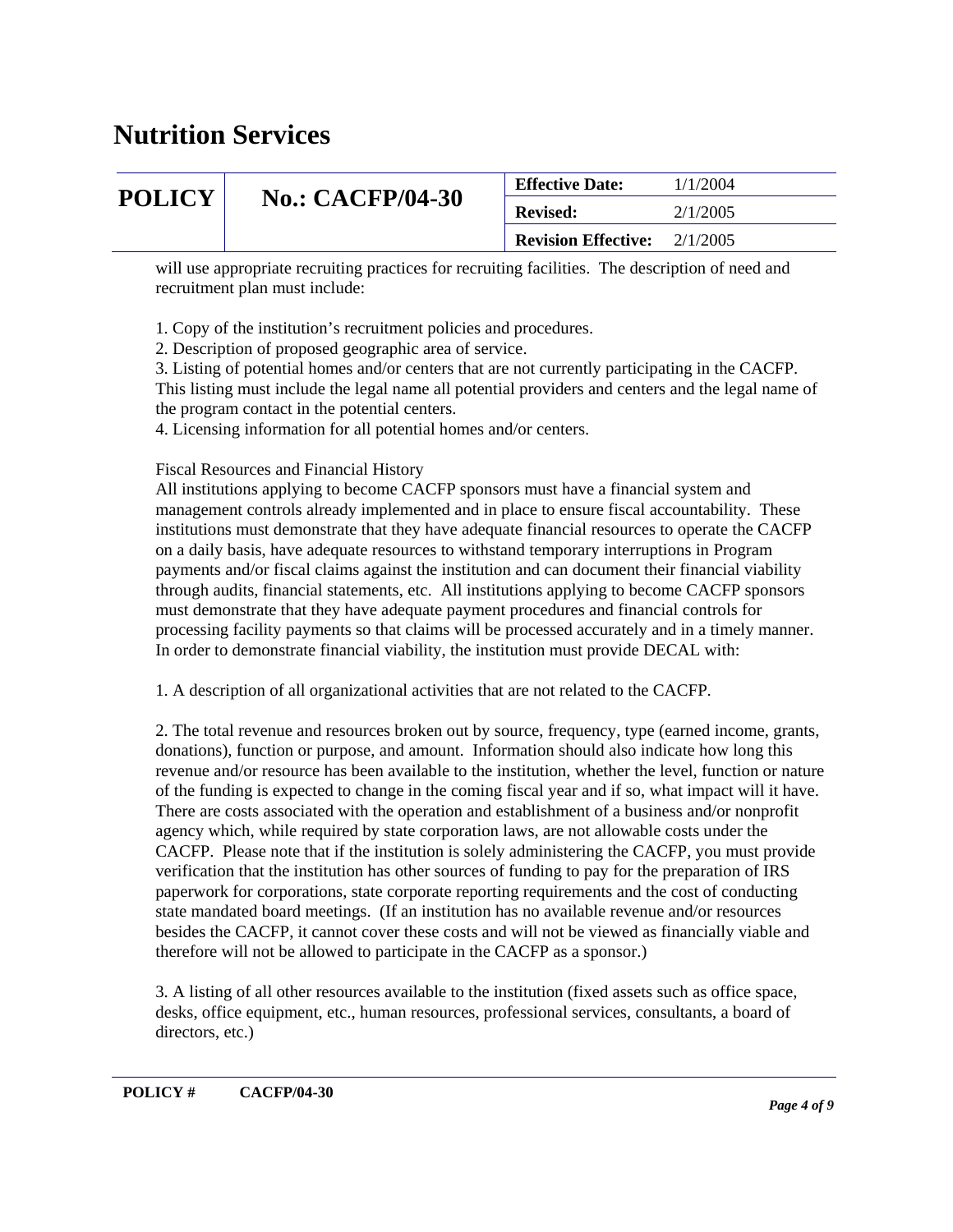| <b>POLICY</b> | <b>No.: CACFP/04-30</b> | <b>Effective Date:</b>     | 1/1/2004 |
|---------------|-------------------------|----------------------------|----------|
|               |                         | <b>Revised:</b>            | 2/1/2005 |
|               |                         | <b>Revision Effective:</b> | 2/1/2005 |

4. A description of the institution's plan for repayment of fiscal overclaims, should they occur.

5. A copy of the institution's most recent independent audit or audited financial statement as prepared by a certified accountant.

### PERFORMANCE STANDARD 2

#### ADMINISTRATIVE CAPABILITY

Institutions applying to be CACFP sponsors must also be administratively capable. Appropriate and effective management practices must be in effect to ensure that the Program operates in accordance with federal regulations. To ensure administrative capability, institutions applying to or participating in the CACFP as sponsors, must document that they meet the following criteria:

1. Institution must have an adequate number and type of qualified staff to ensure the successful operation of the Program in accordance with federal regulations.

2. Institution must employ sufficient staff to meet the ratio of monitors to facilities set forth in Section 226.16 (b) (1) of the federal regulations.

3. The institution must have Program policies and procedures in writing that assign Program responsibilities and duties and ensure compliance with civil rights requirements.

4. The institution must have an outside employment policy that ensures that the outside employment of any of its employees will not interfere with the performance of the employee's duties, including CACFP-related duties and is performed outside of the employee's approved work schedule. Employees must be required to request approval from the institution to have outside employment if it presents a real or perceived conflict of interest.

In order to demonstrate the requirements listed above, the institution applying to be a CACFP sponsor must provide DECAL with:

1. An organizational chart.

2. Organizational mission statement and bylaws.

3. Written job descriptions on the full-time and part-time employees and information on the contract employees assigned to perform CACFP duties. A description of qualifications for all CACFP positions and their prospective salary ranges as well as resumes of individuals employed by the institution who will be performing CACFP duties is required.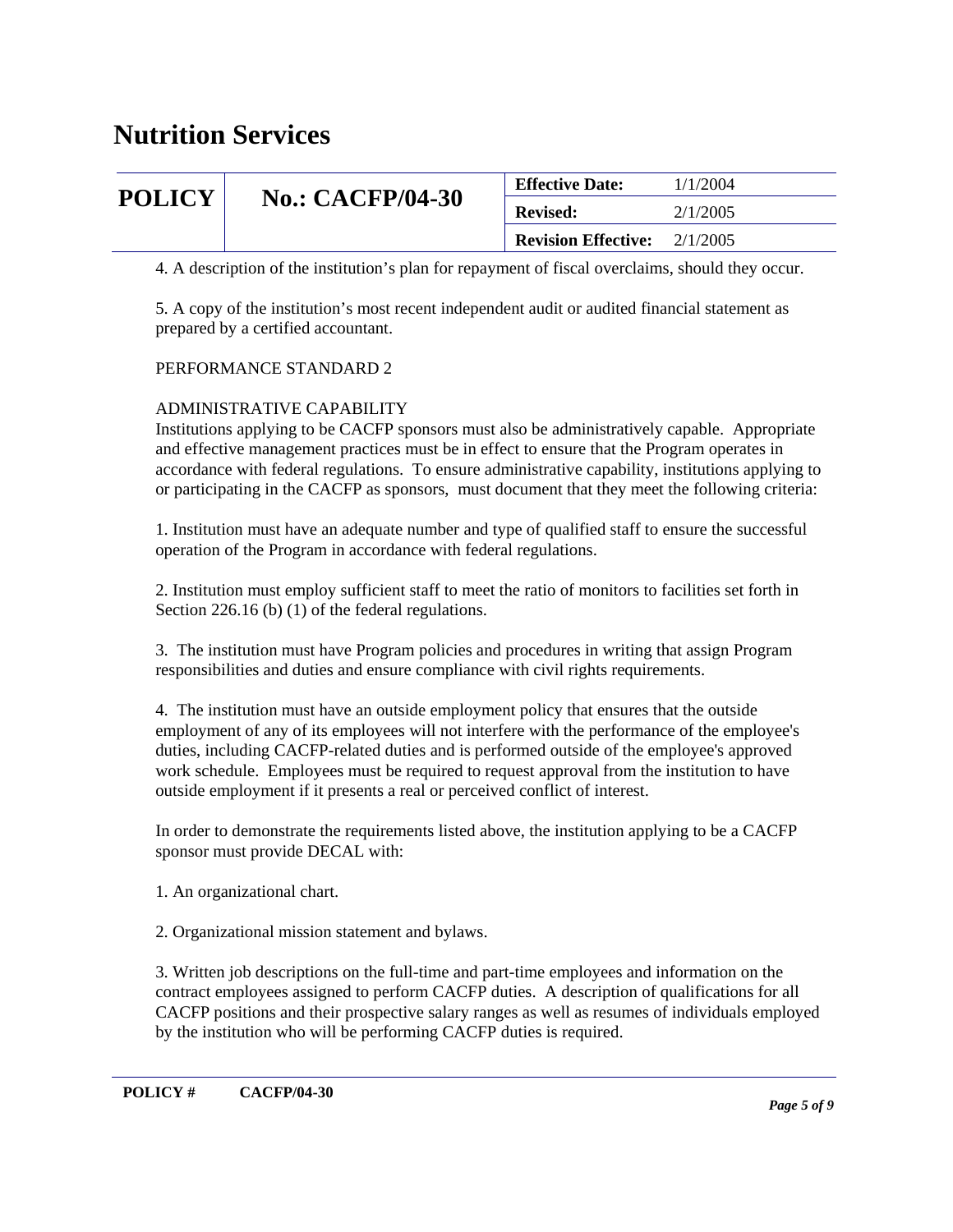| <b>POLICY</b> | <b>No.: CACFP/04-30</b> | <b>Effective Date:</b>     | 1/1/2004 |
|---------------|-------------------------|----------------------------|----------|
|               |                         | <b>Revised:</b>            | 2/1/2005 |
|               |                         | <b>Revision Effective:</b> | 2/1/2005 |

4. CACFP staff training plan.

5. Copy of the staff performance appraisal procedures.

6. Projected staffing patterns based on the number of projected centers and/or day care homes to be sponsored during the year.

7. Copy of the institution's outside employment policy.

#### PERFORMANCE STANDARD 3

#### PROGRAM ACCOUNTABILITY

Institutions must have internal controls and other management systems in effect to ensure fiscal accountability and to ensure that the Program operates in accordance with the requirements of federal regulations. To demonstrate Program accountability, institutions applying to be CACFP sponsors must document that they have adequate oversight of the Program by their governing board of directors. The institution must have a screening system in place to scrutinize any criminal convictions of board members which may disqualify them from performing Program administrative functions. The governing board must:

- 1. Meet applicable federal and state statutes and requirements;
- 2. Be comprised primarily of members of the community it serves who are not financially
- interested in the institution's activities, or related to its personnel or to each other;
- 3. Be responsible for policy setting, fiscal guidance, and ongoing governance;
- 4. Regularly review the institution's policies, programs, and budgets;
- 5. Approve decisions about compensation of employees and other parties providing services; and
- 6. Possess Program knowledge and have operational oversight.

Operations and decisions must be documented in board minutes which must be maintained and available for review by USDA, DECAL, and its agents at all times. The institution must:

1. Provide DECAL with a copy of the institution's governing board policies/procedures (these must be in compliance with the applicable Georgia laws, rules, and regulations regarding governing boards of corporations); and

2. Have an accounting system with management controls specified in writing. These written operational procedures must assure:

a. Fiscal integrity and accountability for all funds and property received, held and disbursed;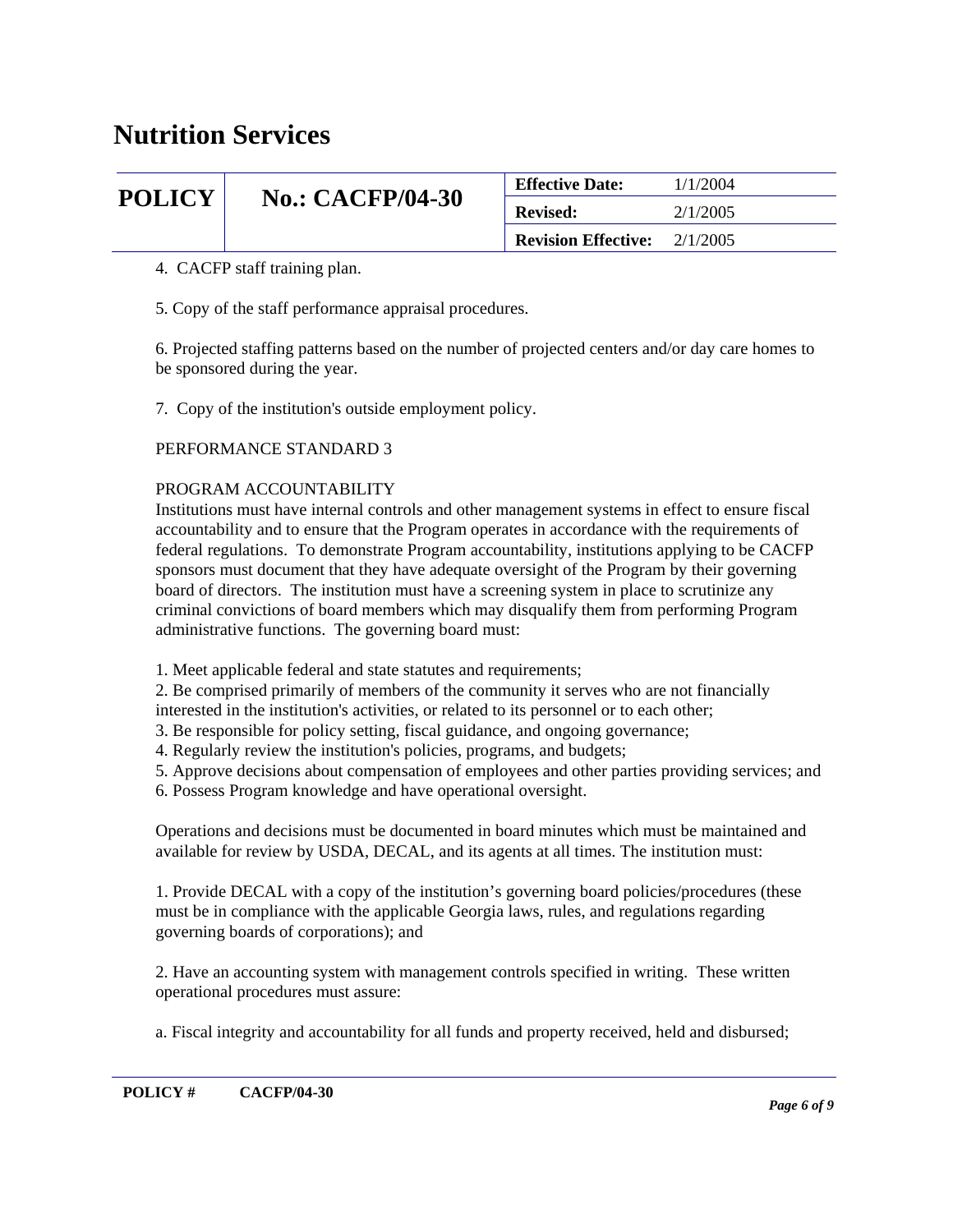| <b>POLICY</b> | <b>No.: CACFP/04-30</b> | <b>Effective Date:</b>     | 1/1/2004 |
|---------------|-------------------------|----------------------------|----------|
|               |                         | <b>Revised:</b>            | 2/1/2005 |
|               |                         | <b>Revision Effective:</b> | 2/1/2005 |

b. The integrity and accountability of all expenses incurred;

c. That claims are processed accurately, and in a timely manner;

d. That funds and property are used, and expenses incurred, for allowable Program purposes; and

e. That a system of safeguards and controls is in place to prevent and detect improper financial activities by employees.

The institution must maintain appropriate records to document compliance with Program requirements, including budgets, approved budget amendments, and if applicable, management plans and appropriate records on facility operations. Institutions applying to or participating in the CACFP may not engage in any activity that presents a real or perceived conflict of interest.

The institutions must be able to demonstrate that the following will be provided:

1. Regular training of sponsoring organization staff and sponsored facilities in accordance with federal regulations;

2. Monitoring in accordance with federal regulations to ensure sponsored facilities accountably and appropriately operate the Program;

3. If applicable, accurate classification of day care homes as tier I or tier II in accordance with federal regulations;

4. A system that is already in place to ensure that administrative costs funded from Program reimbursements do not exceed regulatory limits set forth in the federal regulations; and

5. Practices which result in the operation of the Program in accordance with the meal service, recordkeeping, and other operational requirements of USDA regulations and DECAL policies will be followed. Institutions must be able to demonstrate how they will ensure that their sponsored facilities will:

Provide meals that meet the required USDA meal patterns; Comply with licensure or approval requirements; Have a food service that complies with applicable state and local health and sanitation requirements; Comply with civil rights requirements; Maintain complete and appropriate records on file; and Claim reimbursement only for eligible meals.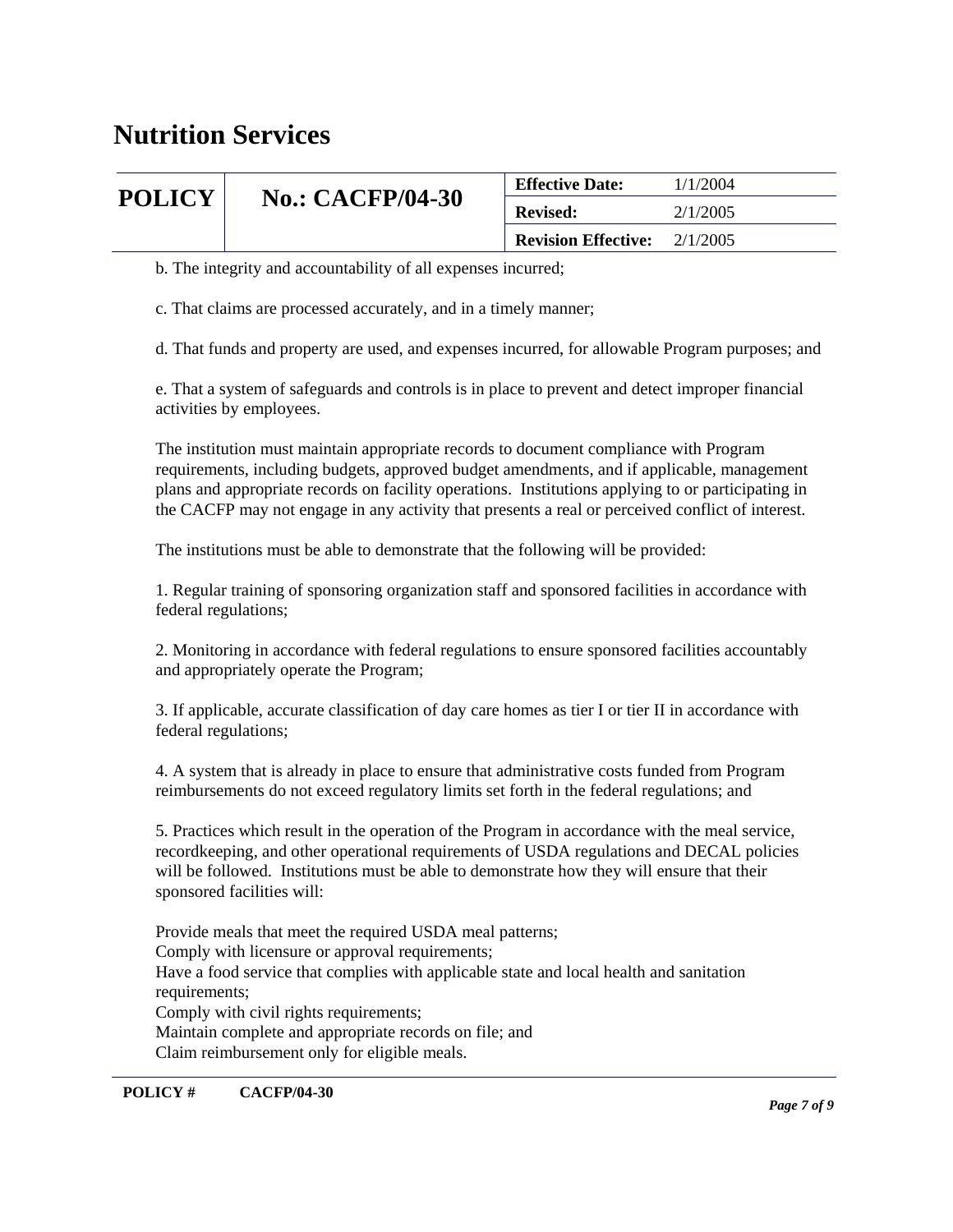| <b>POLICY</b> | <b>No.: CACFP/04-30</b> | <b>Effective Date:</b>     | 1/1/2004 |
|---------------|-------------------------|----------------------------|----------|
|               |                         | <b>Revised:</b>            | 2/1/2005 |
|               |                         | <b>Revision Effective:</b> | 2/1/2005 |

All institutions currently applying to or participating in the CACFP as sponsors must meet the minimum requirements and the performance standard requirements outlined in this policy.

### **V. PROCEDURE(S)**

Institutions Currently Participating in the CACFP as Sponsors:

All institutions currently participating in the Program as sponsors must ensure that they are meeting the requirements of this policy at all times. Institutions will be asked to demonstrate they meet the Performance Standard requirements throughout the fiscal year through submission of documentation to verify fiscal and Program accountability. Renewing institutions will also be required to demonstrate that they meet the Performance Standard requirements annually during the renewal application process. Institutions participating in the CACFP who do not meet the Performance Standard requirements will be declared seriously deficient. (See CACFP/00-9 Corrective Action for and Termination from the CACFP)

Institutions Applying to become Sponsors in the CACFP:

Nonprofit organizations applying to become CACFP sponsors must ensure that they meet all of the requirements of this policy. The steps of the application process include:

1. Submitting a written letter of interest to the Day Care Home and Administrative Sponsor Coordinator at Bright from the Start: Georgia Department of Early Care and Learning, 10 Park Place, Suite 200, Atlanta, GA 30303;

2. Upon receipt of the written letter of interest, the day care home and administrative sponsor coordinator will send the interested institution Part 1 of the application, which consists of a viability checklist, to complete;

3. The institution applying to become a CACFP sponsor must complete the Sponsor Viability Checklist that will assess the institution's financial viability, administrative capability, and Program accountability;

4. Upon review of the information submitted in the viability checklist by the institutions applying to participate as a CACFP sponsor, an Application Committee comprised of the Day Care Home and Administrative Sponsor Coordinator, Program Manager, and Nutrition consultants, will determine if the institution meets the three performance standard requirements of financial viability, administrative capability, and program accountability;